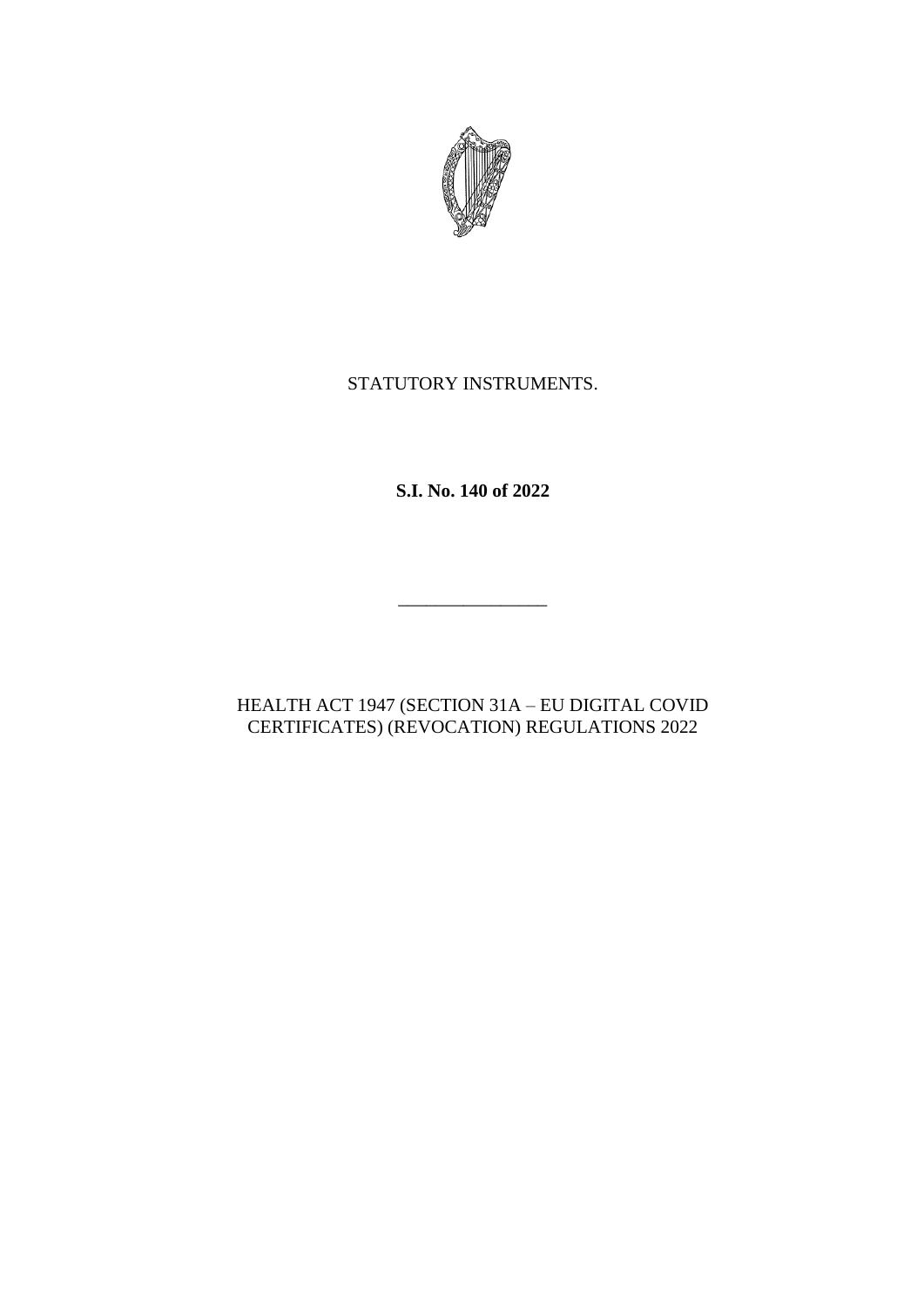## S.I. No. 140 of 2022

### HEALTH ACT 1947 (SECTION 31A – EU DIGITAL COVID CERTIFICATES) (REVOCATION) REGULATIONS 2022

I, STEPHEN DONNELLY, Minister for Health, in exercise of the powers conferred on me by sections 5 and 31A (inserted by section 10 of the Health (Preservation and Protection and other Emergency Measures in the Public Interest) Act 2020 (No. 1 of 2020)) of the Health Act 1947 (No. 28 of 1947) and -

- (*a*) having regard to the immediate, exceptional and manifest risk posed to human life and public health by the spread of Covid-19 and to the matters specified in subsection (2) of section 31A, and
- (*b*) having consulted with the Minister for Foreign Affairs, the Minister for Justice, the Minister for Transport and the Minister for Public Expenditure and Reform,

hereby make the following regulations:

1. (1) These Regulations may be cited as the Health Act 1947 (Section 31A – EU Digital Covid Certificates) (Revocation) Regulations 2022.

(2) These Regulations shall come into operation on the 1st day of April 2022.

2. The Health Act 1947 (Section 31A – EU Digital Covid Certificate) Regulations 2021 (S.I. No. 317 of 2021) are revoked.



GIVEN under my Official Seal, 28 March, 2022.

STEPHEN DONNELLY, Minister for Health.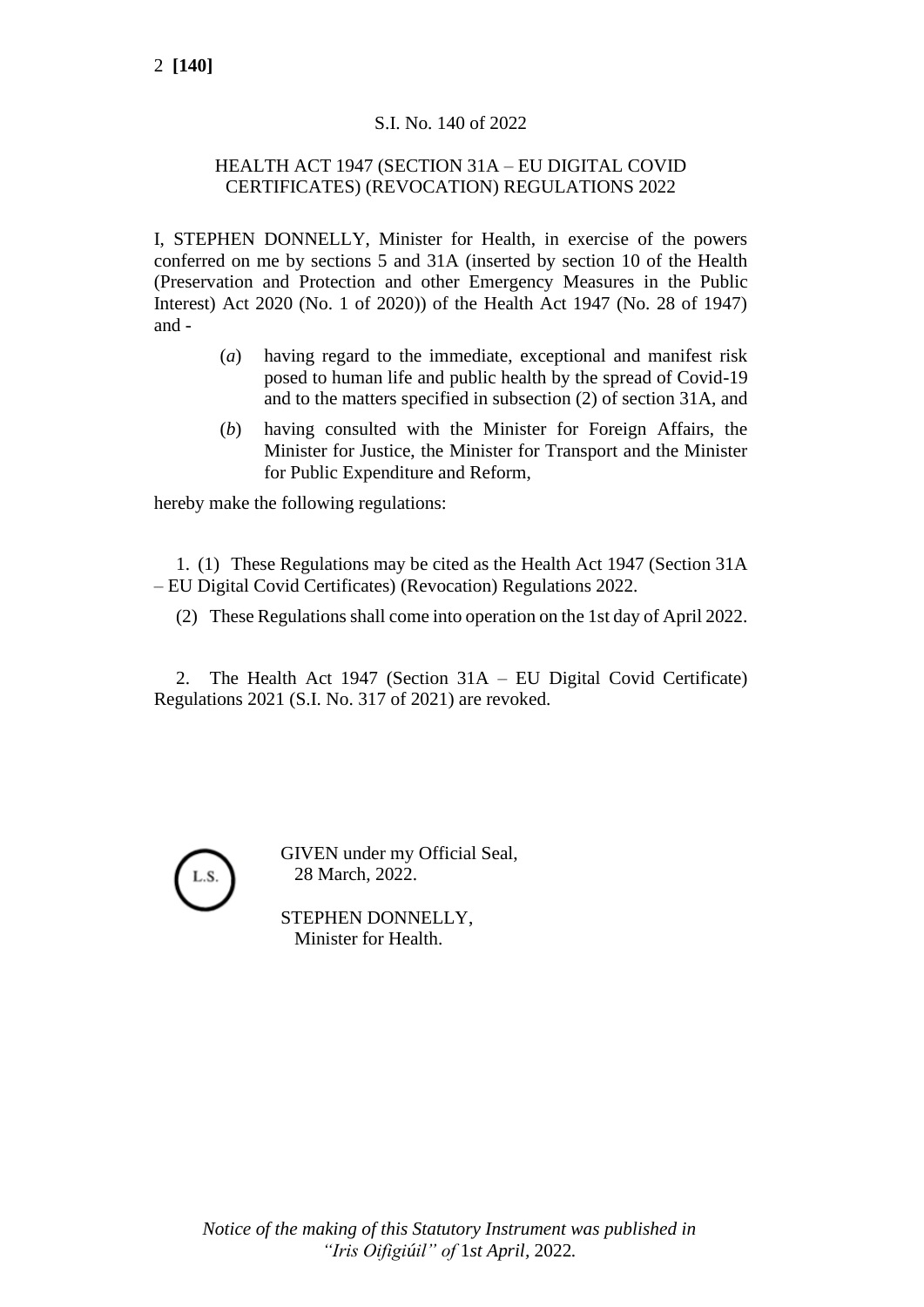#### EXPLANATORY NOTE

## (*This note is not part of the Instrument and does not purport to be a legal interpretation*.)

These Regulations, made under section 31A of the Health Act 1947 (inserted by section 10 of the Health (Preservation and Protection and other Emergency Measures in the Public Interest) Act 2020), serve to revoke Health Act 1947 (Section 31A – EU Digital Covid Certificate) Regulations 2021 (S.I. No. 317 of 2021) in its entirety.